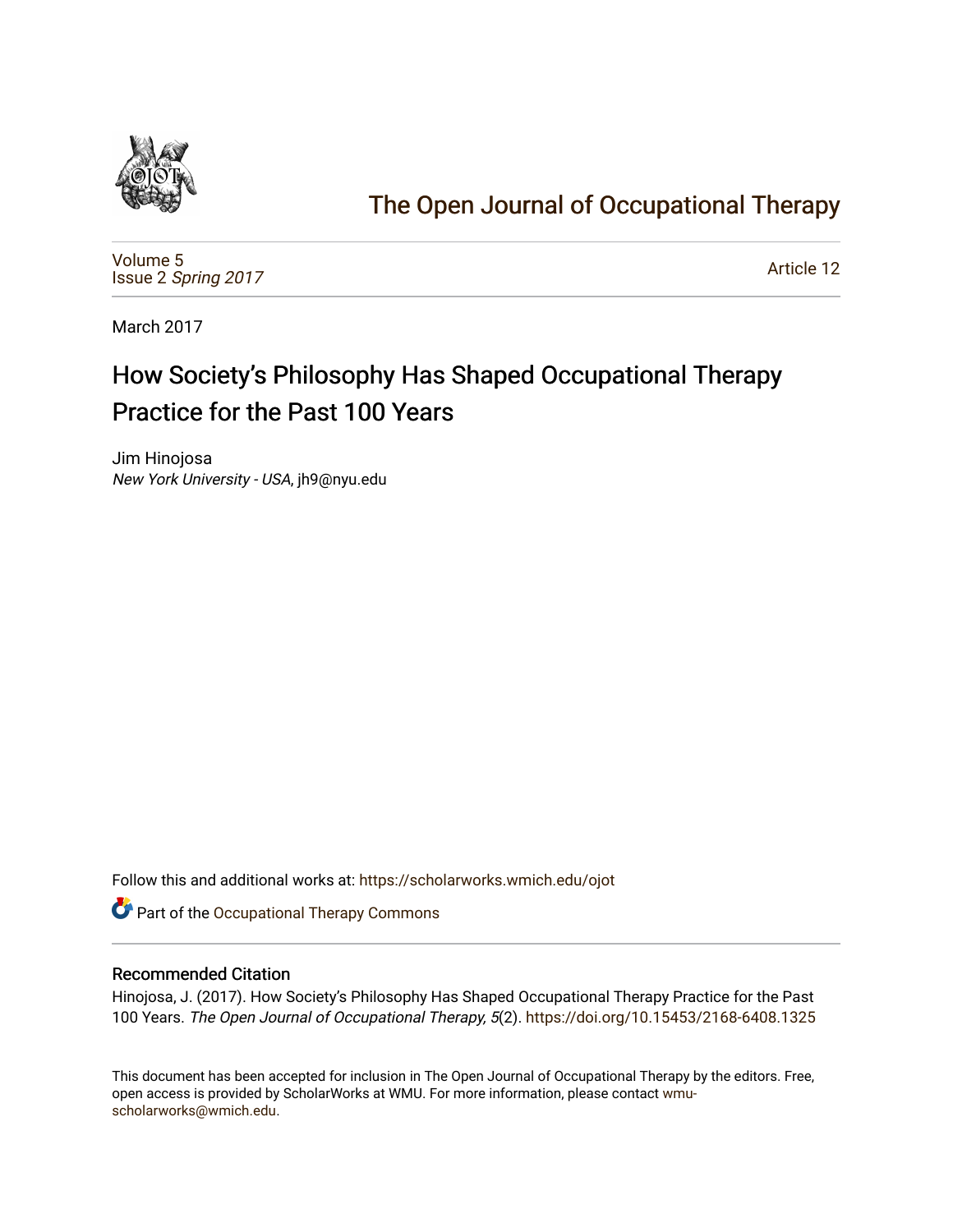# How Society's Philosophy Has Shaped Occupational Therapy Practice for the Past 100 Years

# Abstract

The Anne Cronin Mosey lecture seeks to stimulate provocative thinking about issues important to occupational therapy. The speaker is asked to raise a controversial issue and provide a perspective that may challenge many in the audience. In this paper, I examine occupational therapy practice in the context of the dominant philosophical movement of American society. The first part presents the influence of America's dominant philosophical movements on the profession: pragmatism (1917), modernism (1940), and, currently, postmodernism. I propose that occupational therapy's acceptance of modernism has resulted in two major opposing viewpoints, prompting polarization and fragmentation in the profession. I argue that it is time for the profession to be guided by a pluralistic postmodern philosophy that embraces the profession's diversity.

In the second part, I argue that practitioners should use postmodern pluralistic clinical reasoning, which emphasizes ethical concerns, practitioners' competence and surrounding circumstances, and clients' unique situations, while considering empirical evidence and theoretical perspectives. Postmodern pluralistic clinical reasoning does not argue for one conceptual model or theoretical approach. Instead, practitioners know that there are multiple possible interventions to address clients' needs. The challenge is to select the best guideline for intervention or frame of reference given the clients' and practitioners' circumstances.

# Keywords

Pluralism, modernism, occupation, frames of reference

# Cover Page Footnote

This article is based on a 2016 Anne Cronin Mosey Lectureship, "Occupational therapy practice: Reality and fantasy," delivered at New York University, March 23, 2016.

Credentials Display

Jim Hinojosa, PhD, OT, BCP, FAOTA

Copyright transfer agreements are not obtained by The Open Journal of Occupational Therapy (OJOT). Reprint permission for this Opinions in the Profession should be obtained from the corresponding author(s). Click [here](https://scholarworks.wmich.edu/ojot/policies.html#rights) to view our open access statement regarding user rights and distribution of this Opinions in the Profession.

DOI: 10.15453/2168-6408.1325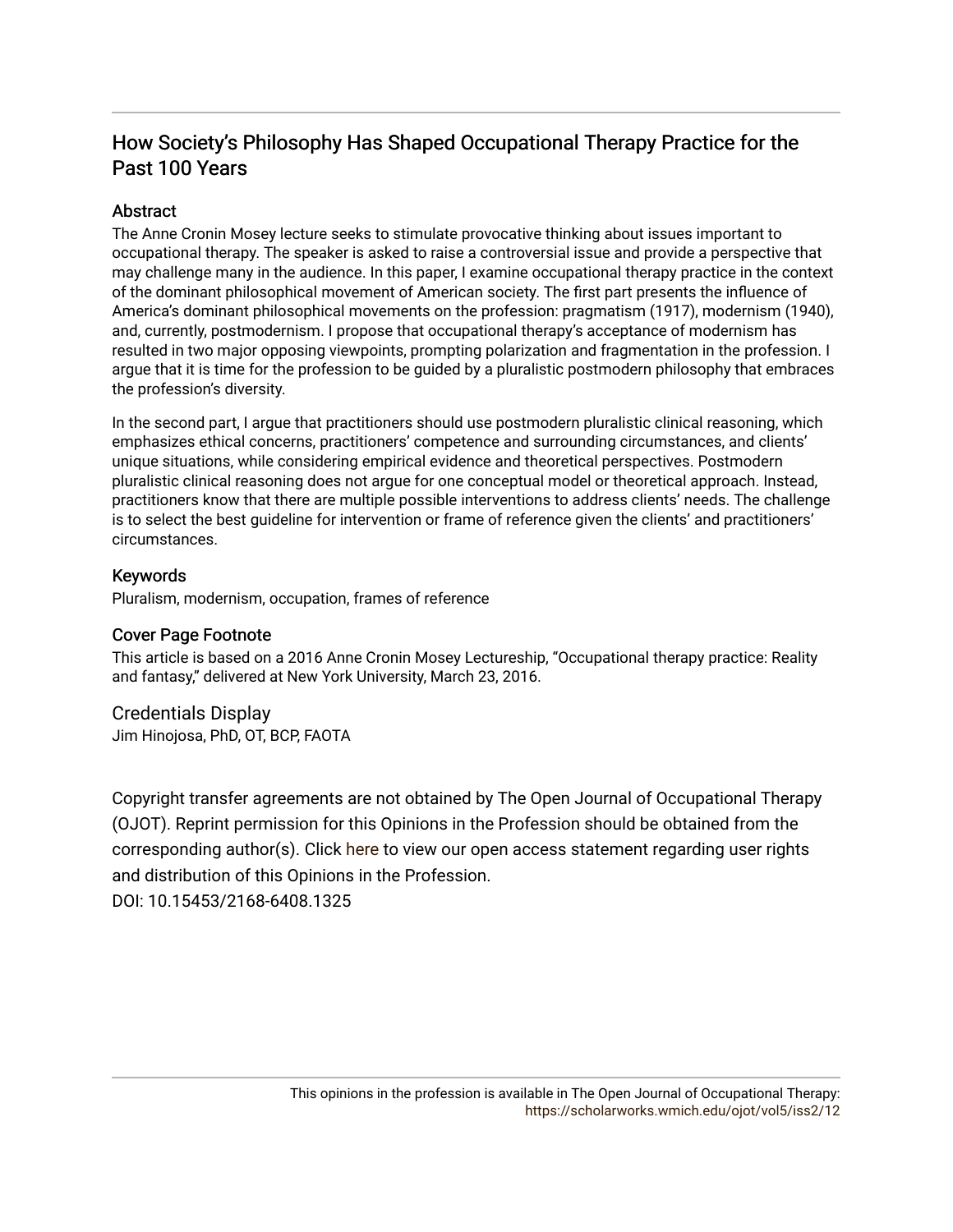Pragmatists propose that a hypothesis is true when it is practical and works satisfactorily in a situation. According to Cohen (1999), pragmatists believe that "reality is constantly changing and that we learn best through applying our experiences and thoughts to problems, as they arise" (Pragmatism, para. 6) and that "all learning is dependent on the place, time, and circumstance" (Pragmatism, para. 7). Pragmatists reject impractical ideas (McDermid, n.d.).

Adolph Meyer, a psychiatrist who was among the early leaders of occupational therapy, wrote that occupational therapy philosophy is consistent with the principles of pragmatism. In his provocative article "The Philosophy of Occupation Therapy" (1922), he observed that "we all know how fancy and abstract thought can go far afield undisciplined and uncensured and uncorrected; while performance is its own judge and regulator and therefore the most dependable and influential part of life" (p. 5). And, in describing the role of occupational therapy, he noted,

> Our role consists in giving opportunities rather than prescriptions. There must be opportunities to work, opportunities to do and to plan and create, and to learn to use material. There are bound to be valuable opportunities for timely and actually deserved approval and encouragement. It is not a question of specific prescriptions, but of opportunities. (p. 7)

His observations were practical and applicable, and they set the foundation for basing the occupational therapy profession on philosophical rather than scientific principles.

While nursing scholars have examined their professional philosophies and science in the context of society's philosophical movements, I found only a few articles published outside of the United States that specifically discussed occupational therapy in the context of society's philosophical movement (Blair & Robertson, 2005; Weinblatt & Avrech-Bar, 2001). A philosophy is a set of ideas about knowledge and truth. It includes our viewpoints, beliefs, values, and assumptions about life. Our personal philosophies are abstract and consistent with the society in which we live. In many ways, our philosophical perspectives can be viewed as our imagined ideals or fantasies.

Occupational therapy practitioners share the fantasy that our chosen profession is unique and special. In our occupational therapy fantasy, we believe that we are the human occupation experts. We believe that occupation is our unique construct, and that we have exclusive expertise in treating clients with occupation-related disabilities. We believe in the power of occupation as a therapeutic means. As a group, we proclaim that the outcome of every occupational therapy intervention is a client's enhanced occupational performance. Further, we assert that we are the only profession that has the knowledge and expertise to use this powerful therapeutic medium to enhance people's lives. We share this wonderful fantasy that supports our sense of identity as powerful, significant, and vitally important professionals.

But, we must live in reality and, in the words of Michelle Hodkin (2011), "Thinking something does not make it true. Wanting something does not make it real" (p. 313)*.* In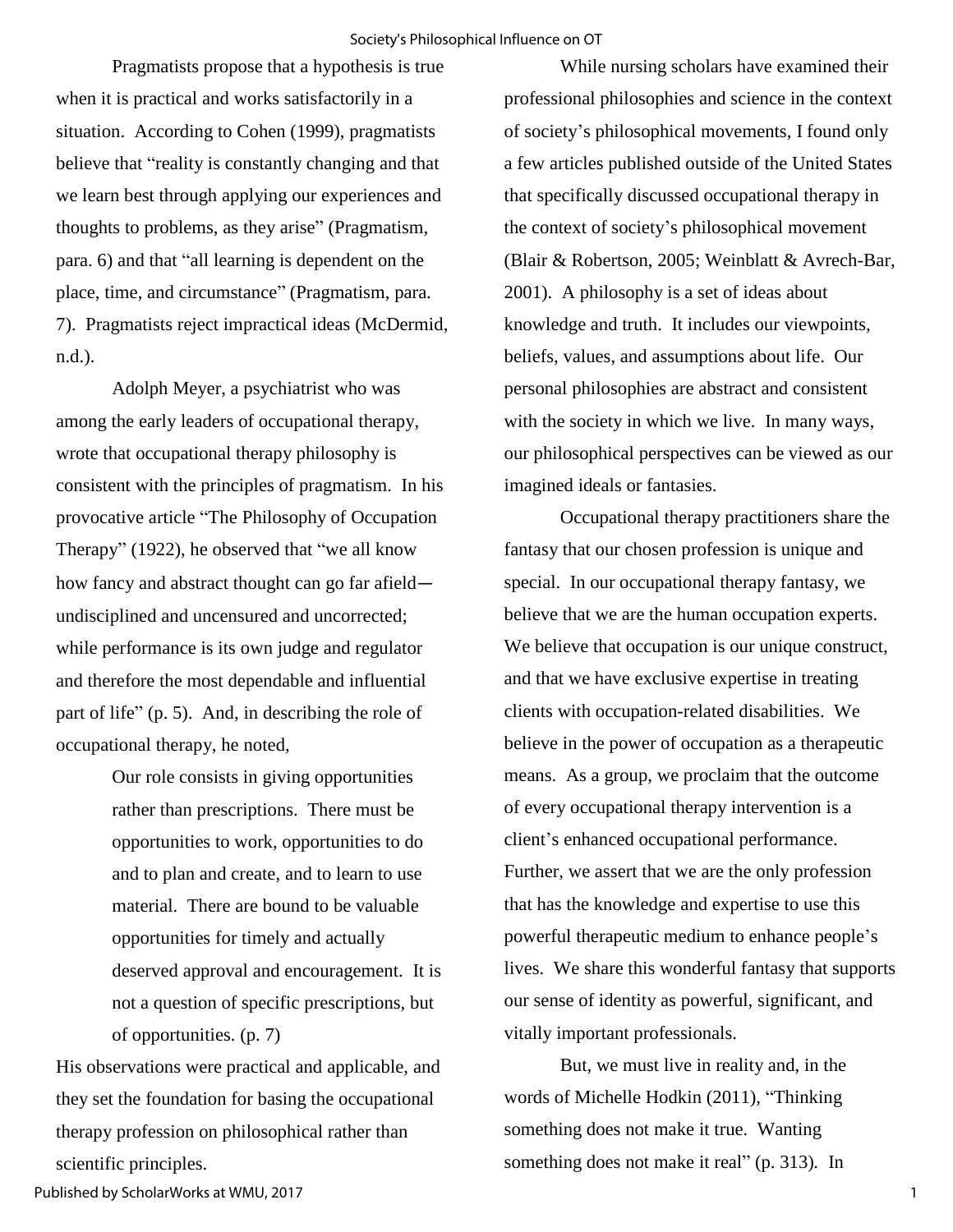reality, our profession's knowledge, domain of concern, and scope of practice overlaps with many other professions. In reality, we are not the only profession concerned with occupation. No profession owns an expertise. No profession owns a construct or an area of knowledge. No profession bases its practice on a static, unchanging knowledge. In reality, a profession must continually assure society that it is providing up-todate, valuable, effective services that benefit the members of society.

Occupational therapy has continually demonstrated its value to society by responding to society's changing priorities and values. American society continues to value occupational therapy because its services result in people being able to engage in their daily lives and, most importantly, to improve the quality of their lives. Since the profession's inception, occupational therapists have responded to the real world and society, balancing fantasies with reality to ensure a viable, relevant profession. The profession's history is full of examples of practitioners shifting priorities and intervention modalities in response to new knowledge, technological advances, and changes in society.

In 1917, for example, our founders focused on "occupational work" and its therapeutic value (Dunton, 1919). Consistent with the technology of the time and the influence of pragmatism, therapists used pragmatic reasoning to support the use of arts and crafts as the preferred intervention modality. At the time of occupational therapy's founding, pragmatism was a dominant philosophical

occupational therapy used pragmatic reasoning to establish that occupational work, or habit training, was therapeutic and improved people's health. Society did not expect scientific evidence to support the therapists' claims. Sound philosophical statements and case examples supported the legitimacy of the new profession.

#### **Shift to Modernism**

In the 1940s, American society began to accept modernism (Singal, 1987). American society was rebelling against the European culture that was perceived to be complacent and afraid of change. Modernism provided a new way of looking at the world with a focus on understanding a predictable world. Modernism accepted that science was a critical component in understanding the world. Modernists believed in the importance of rigorous science as the foundation of knowledge. Scholars in the society supported theory development and scientific research as the only way of explaining and learning about the world (Vickers, 1998). Theories, a new form of organizing knowledge to explain the world, emerged. Scholars began to develop and refine theories to explain reality. Some examples of early theories are: Einsteinms theory of relativity (1905), James-Lange's theory of emotions (Cannon, 1927), Jung's theory of the unconscious (1912), Freud's theory of the ego and the id (1923), Skinner's behavioral theory (1938), and Thorndike's theory of learning (1911). Theories would provide the foundation for basic research.

It was during this time that the leaders in occupational therapy recognized the importance of theory and science (Bing, 1981). They realized that

movement in the United States. The founders of https://scholarworks.wmich.edu/ojot/vol5/iss2/12 DOI: 10.15453/2168-6408.1325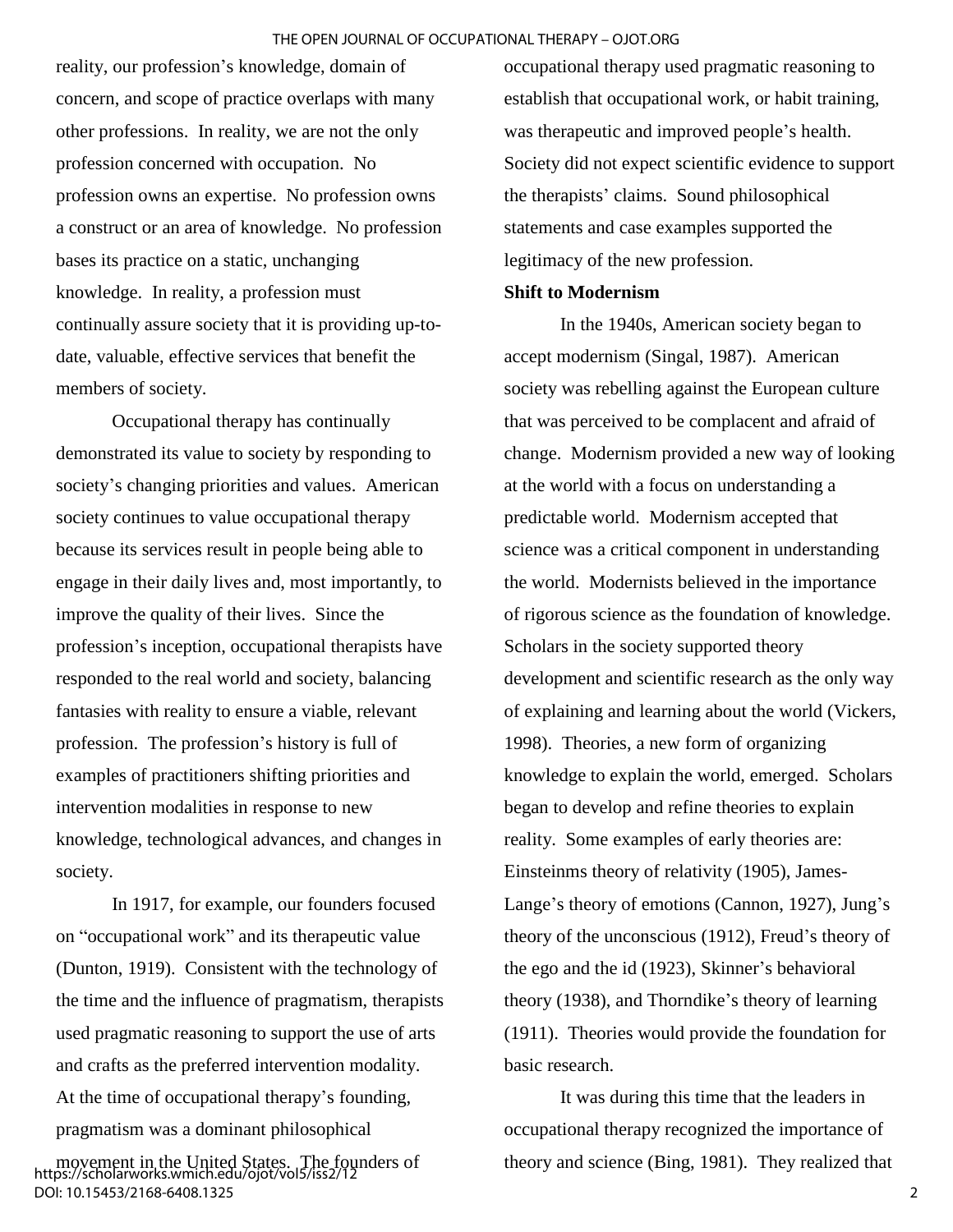a pragmatic philosophical rationale was no longer adequate if the profession was to thrive. After World War II and consistent with this shift. therapists modified their intervention modalities to be more consistent with the priorities of society. They became more functionally oriented and began to develop an expertise in activities of daily living and work-oriented interventions (Dillingham, 2002; Eldar & Jelić, 2003).

By the 1950s, occupational therapists were using theoretical rationales to support their interventions. Therapists no longer used the term occupation or occupational work, preferring activities, purposeful activities, or goal-directed activities. In the 1960s, Jean Ayers, an occupational therapy scholar and researcher, developed sensory integration, a unique, theoretically based intervention for children. Therapists working with adults used a wide range of theories to develop specific theory-based interventions, such as NeuroDevelopmental Treatment (Bobath, 1963), Proprioceptive Neuromuscular Facilitation (Knott & Voss, 1968), or Rood's sensorimotor approach (Stockmeyer, 1967). Therapists working in mental health used psychodynamic, behavioral, and group processing theories.

In the 1970s, Anne C. Mosey proposed the term frames of reference to describe occupational therapy's set of theoretically based guidelines for practice (Mosey, 1970). She argued that the purpose of a profession was to apply the knowledge from the disciplines to benefit society. Her pluralistic approach outlined a method of developing frames of reference with a theoretical Published by ScholarWorks at WMU, 2017

base constructed with theoretical postulates from compatible theories. She described these frames of reference as the profession's applied body of knowledge.

In California, during the same time, Mary Reilly was arguing for the profession to reaffirm its focus on occupation. In 1980, her students Gary Kielhofner and Janice Burke published the *Model of Human Occupation* (MOHO), providing an intervention model that specifically focused on occupational behavior. Kielhofner and Burke proposed MOHO as the first step in the development of a paradigm of occupation for the field of occupational therapy. In the years to follow, other scholars developed models that used occupation as its core concept (Baum & Christiansen, 2005; Fisher, 2009; Law et al., 1996). The occupation-based models have been classified as monistic, since they are organized around one major construct.

During this period, American society and occupational therapy accepted modernism with the positivistic position that science, and only science, would lead to the ultimate truth. In health care and occupational therapy, the modernist supported evidence-based practice with its hierarchy of evidence. They also believed that the rational application of science will ultimately resolve all human problems. Modernists value facts over meaning, they value science over beliefs, and they value the physical over the nonphysical.

In occupational therapy, leaders who shared the philosophy of modernism proposed that research would enhance the value of the profession, enhance its reputation, and increase it status among

3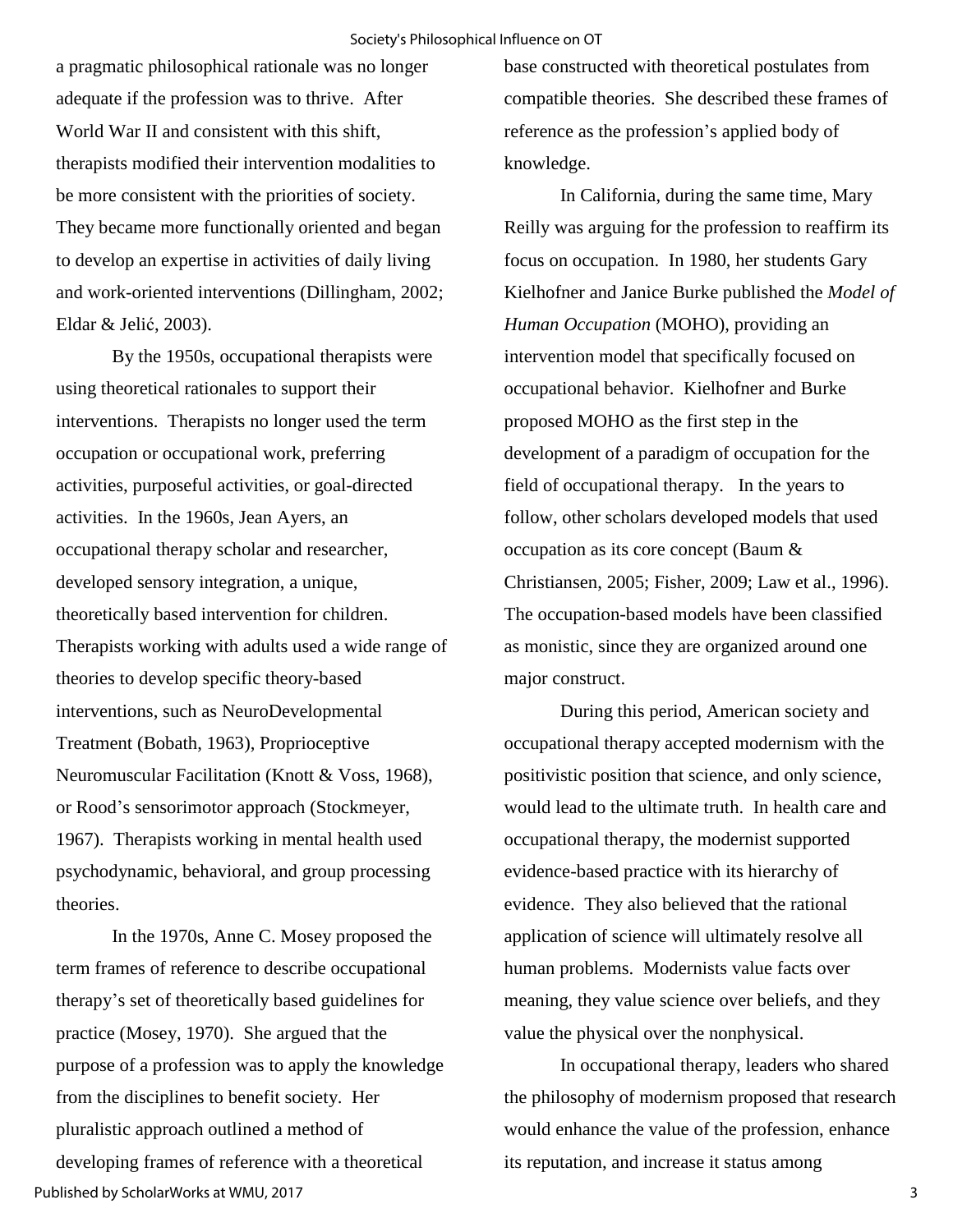competing health professions. Occupational therapists readily adopted modernism, as summarized by Blair and Robertson (2005): "In this epistemological climate, intuition, professional judgment, tactic understanding or 'soft' evidence is subordinate to 'hard' evidence and ambiguity, complexity or unpredictability is to be feared and vanquished" (p. 270).

Since the 1980s, occupational therapists seem to have wholeheartedly accepted this modernistic view, agreeing that intervention strategies should be based solely on the best available empirical research. Many occupational therapy leaders and scholars have written extensively that the best and only way for the profession to survive is for therapists to provide only evidence-based practice (Glegg & Holsti, 2010; Ottenbacher, Tickle-Degnen, & Hasselkus, 2002; Valdes, 2010). As articulately observed by Blair and Robertson in 2005,

> The tenor of these articles is that evidencebased practice is a professional imperative, with the accompanying undertone, that failure to participate will result in inferior practice. This is certainly the ethos of Holm (2000), who considered evidence-based practice to be the professional mandate for the new millennium . . . . it is troubling that the literature in occupational therapy is not more critical about the philosophical positions. (p. 272)

In 1989 and consistent with the focus on science, the faculty at the University of Southern California revealed a new science specifically

their words, "Occupational science was established to provide the profession of occupational therapy with its own scientific and research base for informing clinical practices" (What is Occupational Science? n.d., para. 2). It has become a viable science with its own journal and annual conference.

During this time, the American Occupational Therapy Association (AOTA) and the American Occupational Therapy Foundation have supported the shift to a science-based profession. AOTA's support of this perspective is clear in its centennial vision for the profession, which states that "We envision that occupational therapy is a powerful, widely recognized, science-driven, and evidence-based profession" (p. 1). This statement implies that the profession can only be "powerful and widely recognized" if it is science and evidence-based. While monists and pluralists claim to be different, they both accept modernist philosophy and the fundamental belief in the importance of science. Recently, some occupational therapy authors (Hinojosa, 2013; Whiteford, 2005) have expressed concerns about occupational therapy becoming too scientific. They ask questions like:

- What happened to the art of practice?
- What is the validity of experiential knowledge?
- Is evidence-based practice compatible with the profession's values?

While the vast majority of occupational therapists seem to have accepted and are comfortable with an evidence-based perspective, some have expressed concern about the absolute, unquestioning acceptance of evidence-based practice (Hinojosa,

related to occupational therapy (Yerxa, 1990). In https://scholarworks.wmich.edu/ojot/vol5/iss2/12 DOI: 10.15453/2168-6408.1325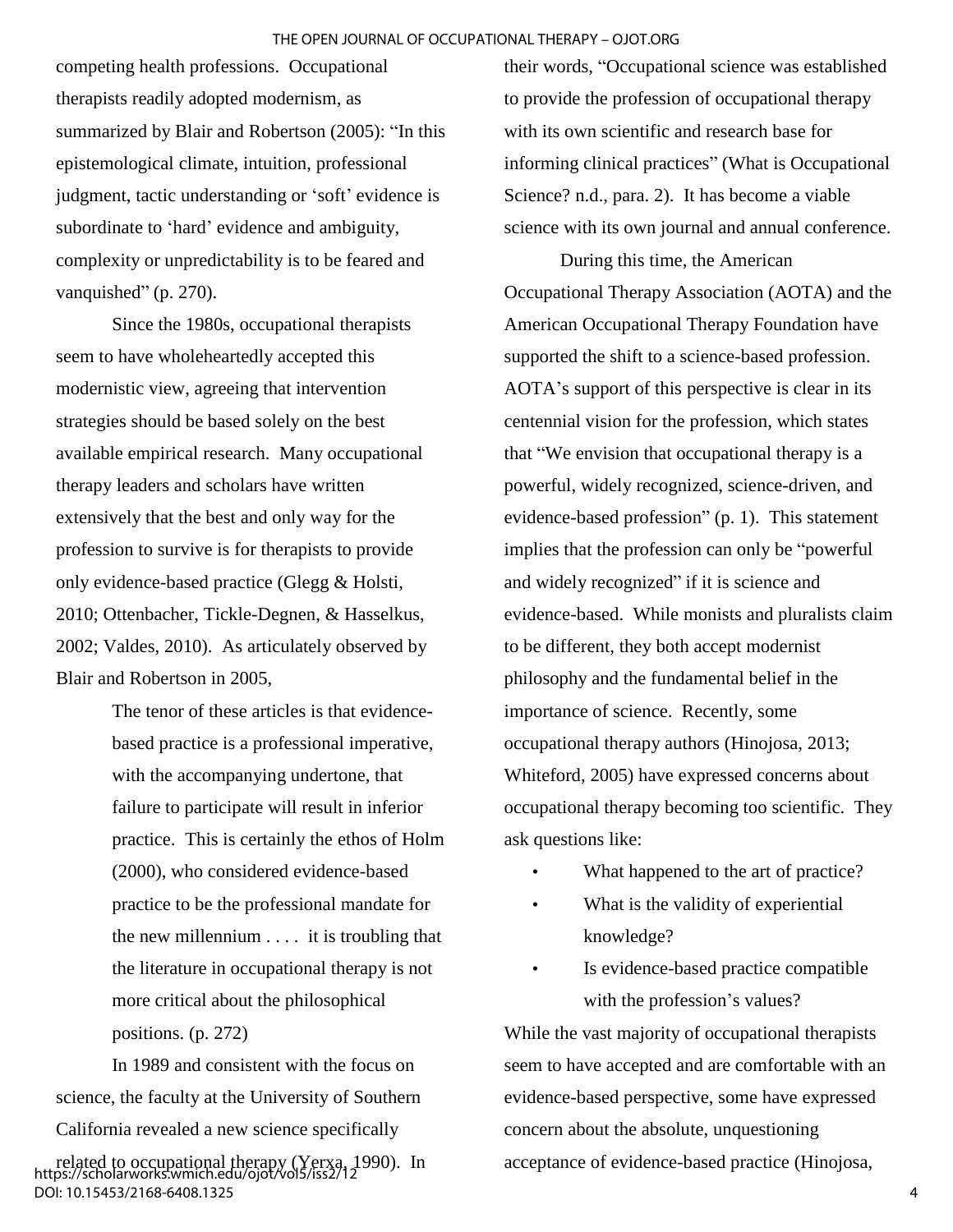## 2013; Whiteford, 2005).

## **Competing Science-Based Perspectives**

Today, occupational therapists appear to have two competing science-based perspectives: frames of reference and occupation based (including occupational science). Before discussing the implications of this polarization, I will summarize each perspective.

Monists usually accept one comprehensive theory to guide evaluation, intervention, and research (Mosey, 1985). In occupational therapy, comprehensive theorists postulate that occupation is a core defining concept. Occupational therapy practitioners who accept this view argue that a single concept—occupation—should always be the focus of intervention. Some go so far as to propose that if an occupational therapy intervention is not occupation based, it is not authentic and legitimate occupational therapy. This view has been classified as a monist perspective, as the conceptual models are organized with occupation as the core concept.

Pluralists believe that occupational therapists should use various theoretical approaches to address the client's needs (Dirette, 2013Kramer & Hinojosa, 2010; Mosey, 1985, 1992;). They believe that no one construct is sufficient to describe the breadth of conditions treated by occupational therapy from mental illness and hand injuries to learning disabilities and the sequelae of brain injury, to name just a few. Pluralists propose that therapists should consider the needs and desires of the client and how to address the client's problems, in contrast to focusing on the construct of occupation. Pluralists do not discount the importance of occupation, but instead consider it a Published by ScholarWorks at WMU, 2017

modality for intervention.

In 1985, in her Eleanor Clarke Slagle lecture, Mosey (for whom this lecture is dedicated) proposed that the profession adopt a pluralistic perspective that acknowledges that occupational therapists may use a variety of interventions to meet their clients' needs. From the pluralistic perspective, therapists provide interventions based on sound theoretical underpinning using whatever media would be the most effective to address their clients' needs.

Thus, the two perspectives (frames of reference and occupation based [including occupational science]) are often presented as extreme opposites, prompting a polarization and fragmentation in the profession. Therapists claim loyalty and commitment to one perspective or the other. Each perspective is supported by occupational therapy scholars who are committed to one or the other of these ontological and epistemological orientations. Polarized discourse has provided strong arguments to support the merit and advantages of each perspective. The end result is two groups of therapists who have an uncomfortable coexistence and who are competing for broad acceptance. These debates have been important to the profession's development and maturation. However, the dualism and fragmentation are not good for the profession and its practitioners. So, how do we resolve this conflict?

#### **Adopting a Postmodern Philosophy**

Today, I join other occupational therapists who propose that for our profession's benefit, we must move to adopt a postmodern philosophy.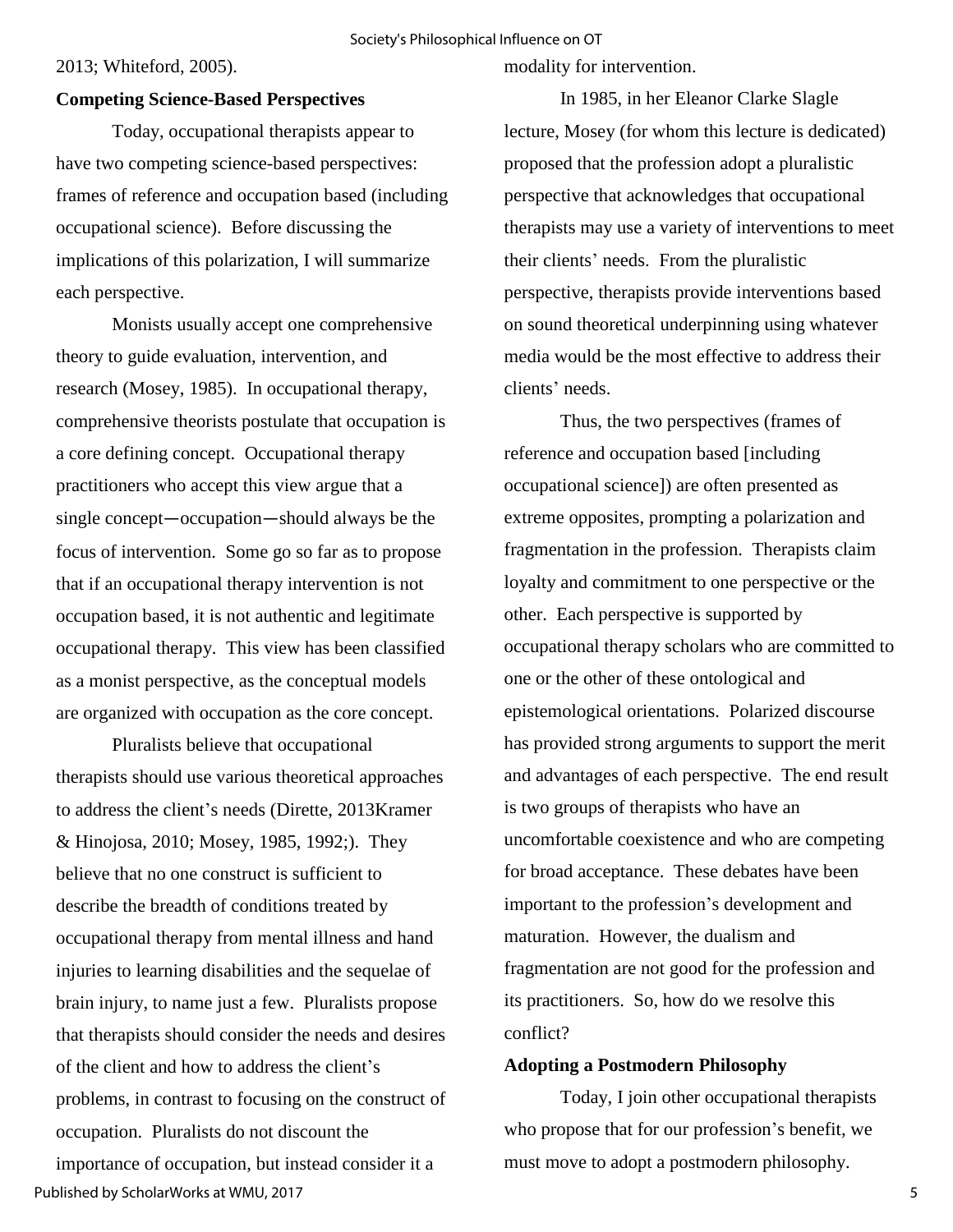Postmodern philosophy is a response to the absolute acceptance of modernism's scientific explanation that one reality is valid for all groups, cultures, traditions, or races (Jameson, 1991; Postmodern, 2015). It focuses instead on the relative truth of each perspective.

In 1987, Meleis, a nurse scholar, invited nurses to adopt a postmodern philosophy that "consider[s] polarities not as either/or, not with a 'versus' in between, but rather with an 'and' between the polarities; in other words, learn how to live with our paradoxes" (p. 7). Postmodernism advocates for epistemological pluralism, which means that there are multiple ways of knowing in addition to science. Lyotard (French philosopher and sociologist), in his 1984 book *The Postmodern Condition: A Report of Knowledge*, described postmodern reality as a kaleidoscope of stories; tilting the kaleidoscope one way presents a momentary cluster of temporary means, tilting it another way presents quite another story. He described the postmodern "as a 'response across disciplines to the contemporary crisis of profound uncertainty brought about by crash of modern hope of rationality and technology to solve human dilemmas and quest for a description of 'Truth and Reality'" (Lather, 1991, p. 20).

Postmodernism counters the basic modernist assumption that human condition is controlled by general principles that can be explained by scientific analysis. According to Weinblatt and Avrech-Bar (2001), "in actuality, postmodernism is an 'open mind' – any version of the truth is as good as any other. Truth is not based on a specific belief

system, but on a common understanding accepted https://scholarworks.wmich.edu/ojot/vol5/iss2/12 DOI: 10.15453/2168-6408.1325

by a specific society at a specific time. Truth is not out there waiting to be discovered, but is constructed by people" (p. 167).

Today, I join other occupational therapists who propose that for our profession's benefit, we must move from an either/or perspective to a both/and perspective and adopt a postmodernist philosophy. We must move to a new, inclusive postmodern pluralistic perspective. We need to support and recognize the importance of each perspective to occupational therapy. We need to engage in active discussions on how each complements the other, and how together they support the knowledge base of the profession. Further, we need to move from our obsessive focus on theory and science to consider the other factors that contribute to the therapeutic value of an intervention.

## **Three Complimentary Perspectives**

But, before talking about the other factors that influence the therapeutic value of an intervention, let us discuss occupational science, occupationbased interventions, and frames of reference as three complementary perspectives that uniquely contribute to the profession.

- Occupational science is important because of its focus on developing the theoretical understanding of the construct of occupation. Increased understanding of occupation supports the development of theories that can be used to develop guidelines for occupation-based intervention.
- Occupation-based interventions are important because they specifically address occupation in their guidelines for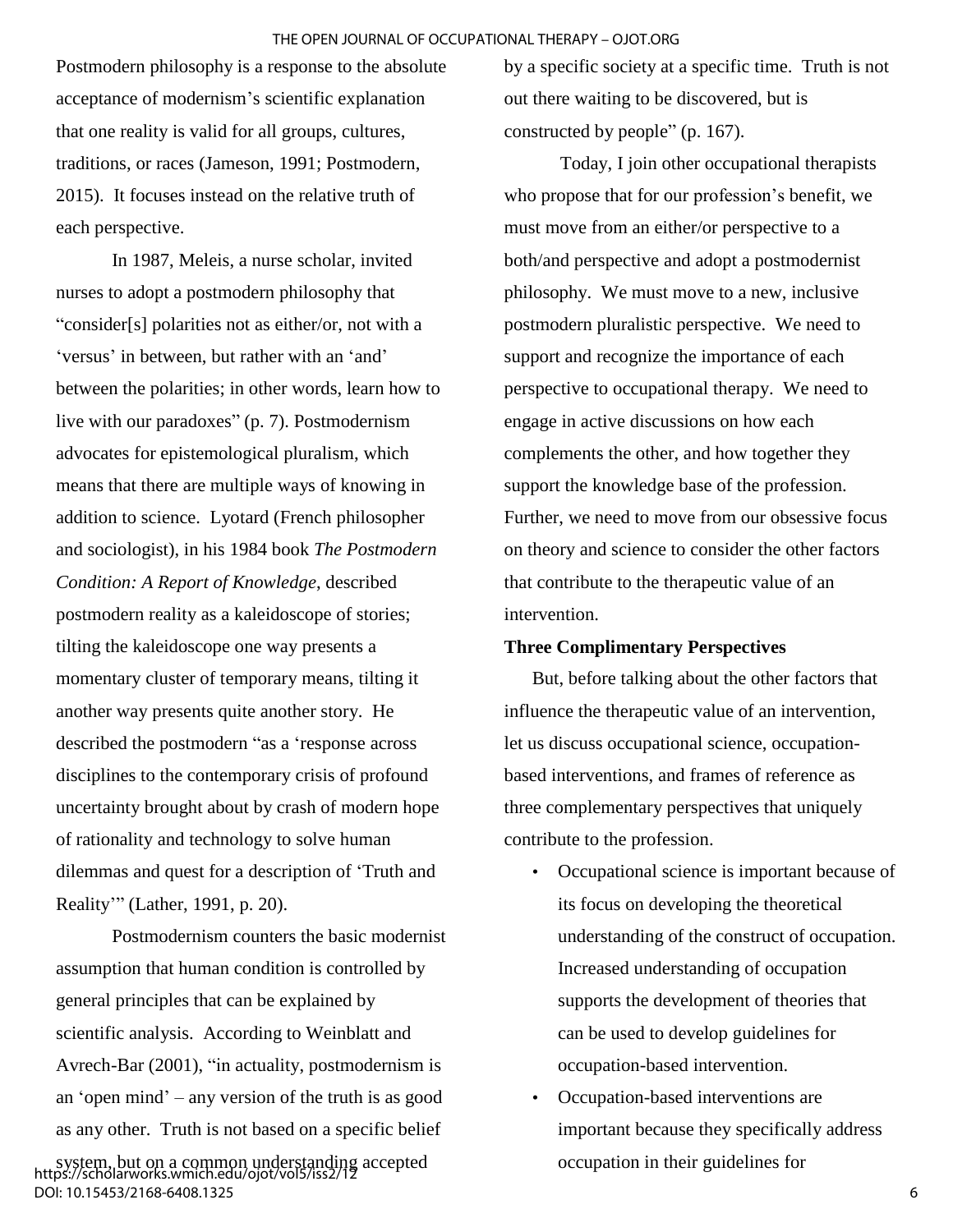intervention. Because of the focus, occupational therapists address the clients' specific occupational deficits. They are unique to occupational therapy and are key components of our applied knowledge. Further, they are refined by occupational science's basic research.

• Frames of reference are important because they use theoretical information from a variety of sources, including and beyond the profession. They bring new knowledge into the profession's applied body of knowledge. They use knowledge from outside of the profession and transform it into a set of guidelines specific for occupational therapy intervention. Collectively, they are key components of our applied knowledge.

From a postmodern pluralistic perspective, these three components are important and must be supported by the profession. Collectively, they form a solid theoretical and science base on which our profession can continue to grow and mature. If we accept them all as equally important, we can move away from competition. I propose that for the benefit of the profession, we must accept and support all perspectives.

So, what is different about a postmodern pluralistic perspective? Rather than focusing on evidence-based practice or theoretically based intervention, the postmodern pluralistic perspective considers these as only some factors that influence

therapists' clinical reasoning. Other important influencing factors are ethical considerations, the therapists' competence, and the client's individual unique situation (see Figure 1). Therapists must engage in postmodern pluralistic clinical reasoning that considers all of these factors when developing an appropriate intervention.

#### **Postmodern Pluralistic Clinical Reasoning**

How does the therapist engage in postmodern clinical reasoning where science (evidence-based practice) is only one consideration? From a postmodern perspective, therapists decide on their course of actions using postmodern pluralistic clinical reasoning. Postmodern pluralistic clinical reasoning means that therapists reflect on and consider the client and his or her situation to decide on a course of action. Clinical reasoning becomes pluralistic when therapists consider each influencing factor as part of their clinical thinking to decide on the best course of action and goals given the situation. Postmodern pluralistic clinical reasoning involves using multiple thinking strategies and considering multiple perspectives in order to make a decision. Therapists use a variety of thinking strategies, such as clinical judgment, diagnostic reasoning, scientific reasoning, and creative thinking to decide on the best decision possible for both clients and therapists. Therapists appreciate each thinking strategy and do not consider one more important than another.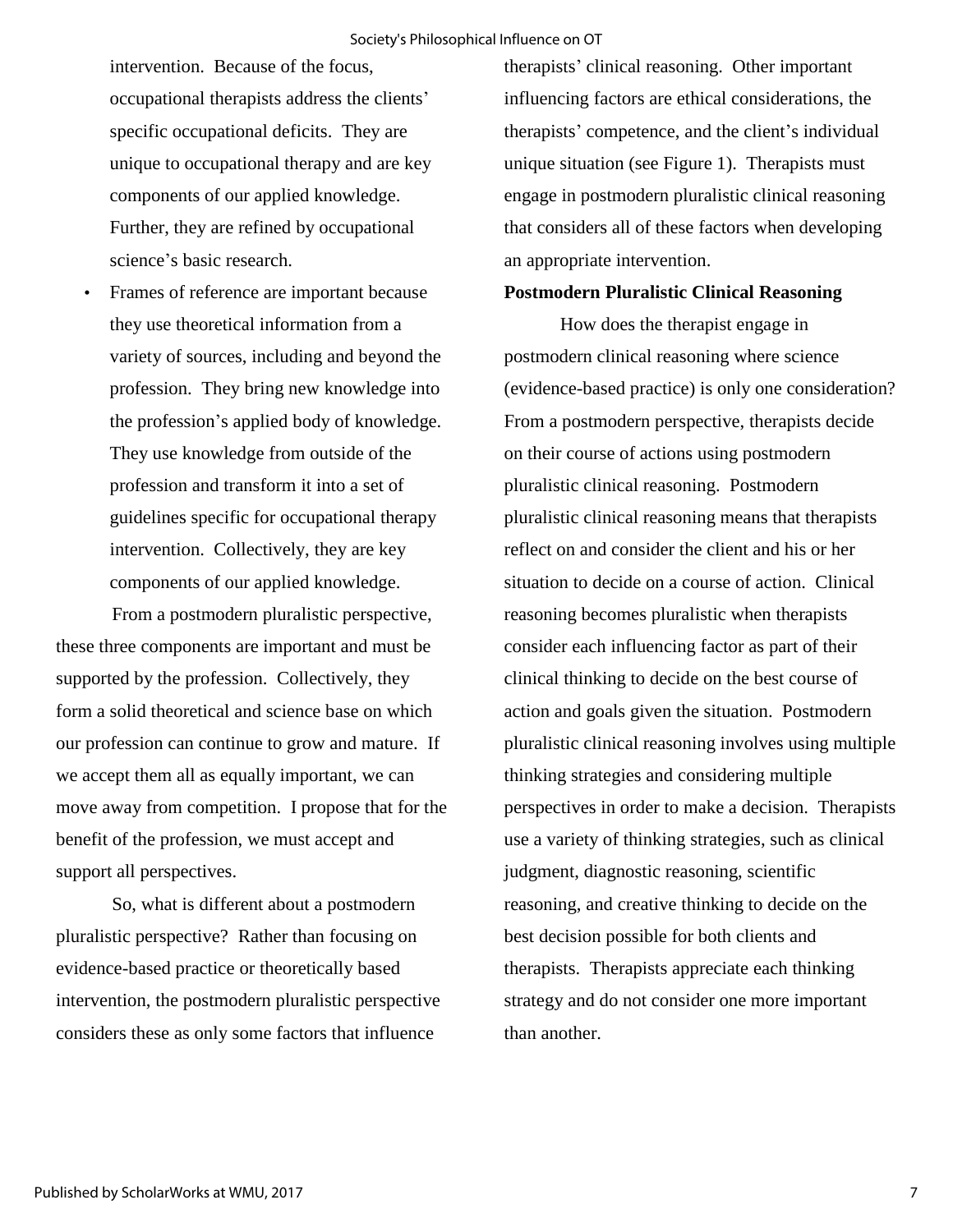#### THE OPEN JOURNAL OF OCCUPATIONAL THERAPY – OJOT.ORG



*Figure 1*. Dimensions of planning theoretically sound interventions from a pluralistic view. Created in collaboration with Tsu-Hsin Howe, Ph.D., OTR, FAOTA.

From a postmodern pluralistic perspective, therapists acknowledge that there is more than one way to address any client's problems or needs. They also acknowledge that the ultimate outcome of intervention should be a client's improved occupational performance and ability to participate in society. A therapist's clinical reasoning begins by considering the client's needs. At the same time, the therapist must view the client's needs

considering his or her competence, the ethical https://scholarworks.wmich.edu/ojot/vol5/iss2/12 DOI: 10.15453/2168-6408.1325

circumstances, the empirical evidence available, and the available theoretical information. The totality of the situation or circumstances influences the therapist's decisions. Therapist intervention planning requires that a therapist consider all influencing factors. He or she recognizes that each influencing factor is important, and, from a pluralist view, they all have a potentially equal influence. As the situation determines the relative importance of each factor, one factor is not more important or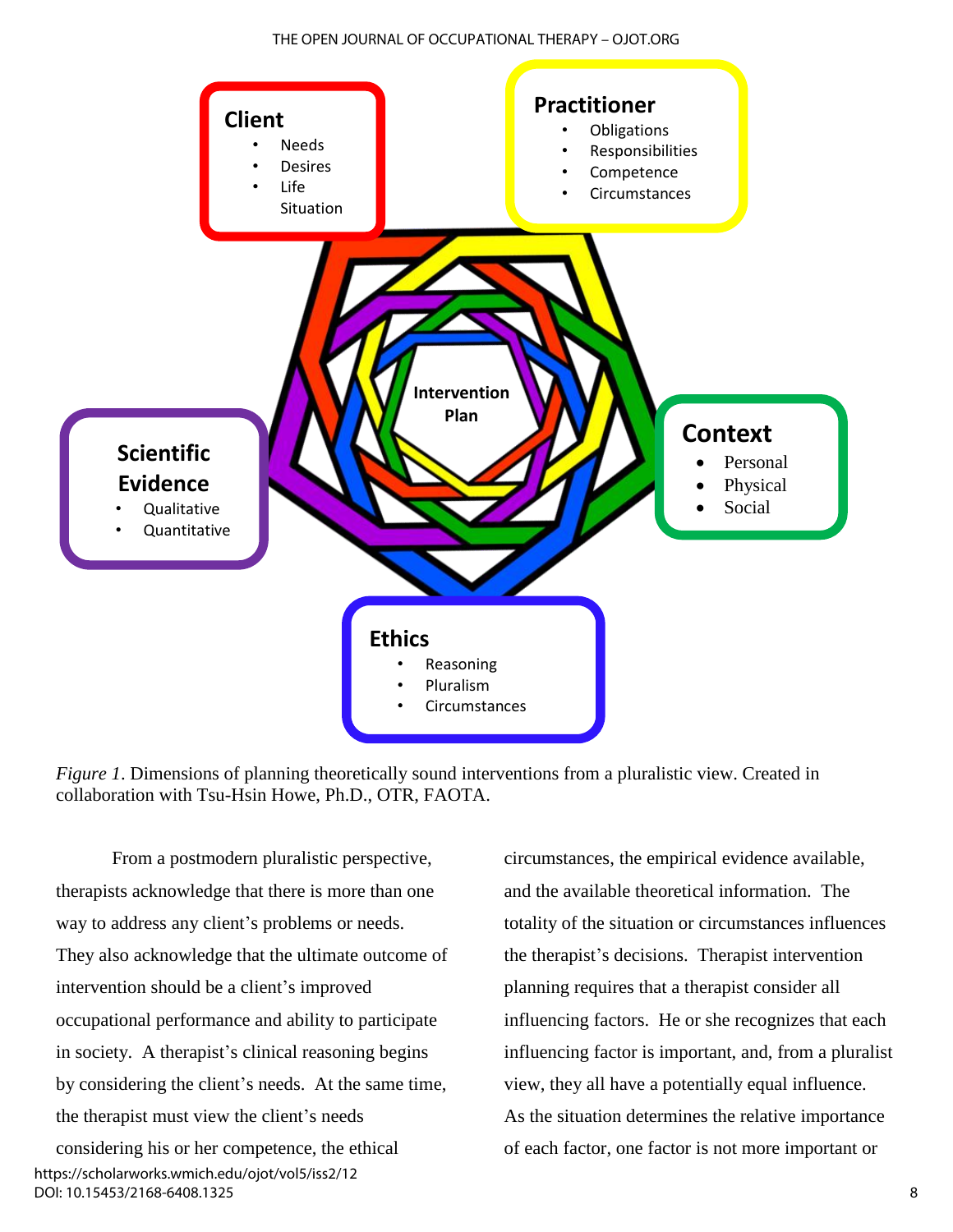more valuable than another.

Postmodern pluralistic clinical reasoning is inherently situational in that therapists reflect on the multiple influencing factors as they coexist in context. Therapists begin this process knowing that, in reality, there are multiple possible theoretically based intervention plans that may address clients' needs. Consequently, therapists consider multiple theoretically based interventions, considering each of the influencing factors. The challenge for therapists is to select the best guideline for intervention or frames of reference given the client's and therapist's set of circumstances. When appropriate, therapists select guidelines for intervention or frames of reference based on conceptual models in the profession, many that are occupation based. When appropriate, therapists may select guidelines for intervention or frames of references based on theoretical knowledge outside of the profession.

Therapists use their pluralistic clinical reasoning to reflect on which of the multiple options would achieve the best outcome. Therapists must select interventions they are competent in carrying out. Therapists must make sound clinical decisions grounded in clinical experience and scientific knowledge. A key aspect of pluralistic clinical reasoning is its view of the influence of empirical evidence or science on a therapist's clinical reasoning. Postmodern therapists consider scientific evidence as only one factor that informs therapists' reasoning. Thus, they use the term evidence-informed practice. Therapists who provide evidence-informed practice believe that scientific evidence is important, and while it does Published by ScholarWorks at WMU, 2017

need to be considered, it is not the only consideration.

However, clients and their life situations are different. So, instead of accepting wholeheartedly evidence-based practice, postmodern therapists consider the findings of research as only one factor influencing their pluralistic clinical reasoning. Thus, I propose that therapists should focus on how research evidence informs their pluralistic clinical reasoning. Empirical research findings should be only one factor that influences a therapist's practice decisions. Pluralistic clinical reasoning requires that a therapist synthesizes empirical evidence along with information obtained from other sources and his or her own clinical experience in the particular context of the client.

#### **Selecting the Most Appropriate Intervention**

Postmodern pluralists do not argue for one specific conceptual model or theoretical approach. Instead, they welcome a diverse range of interventions. They select the most appropriate interventions considering equally the client's needs, their competence, and the best available scientific evidence. This diversity of options permits therapists to carefully match the client's needs with the most effective intervention.

One advantage of the postmodern pluralist's view of the world is his or her acceptance of new ideas and knowledge. They are open to understanding and applying new theoretically based conceptual intervention models. As postmodern pluralists see the world, they are not bound by what is currently known or by scientific findings. Instead, postmodern pluralists are committed to expanding their applied knowledge by selecting or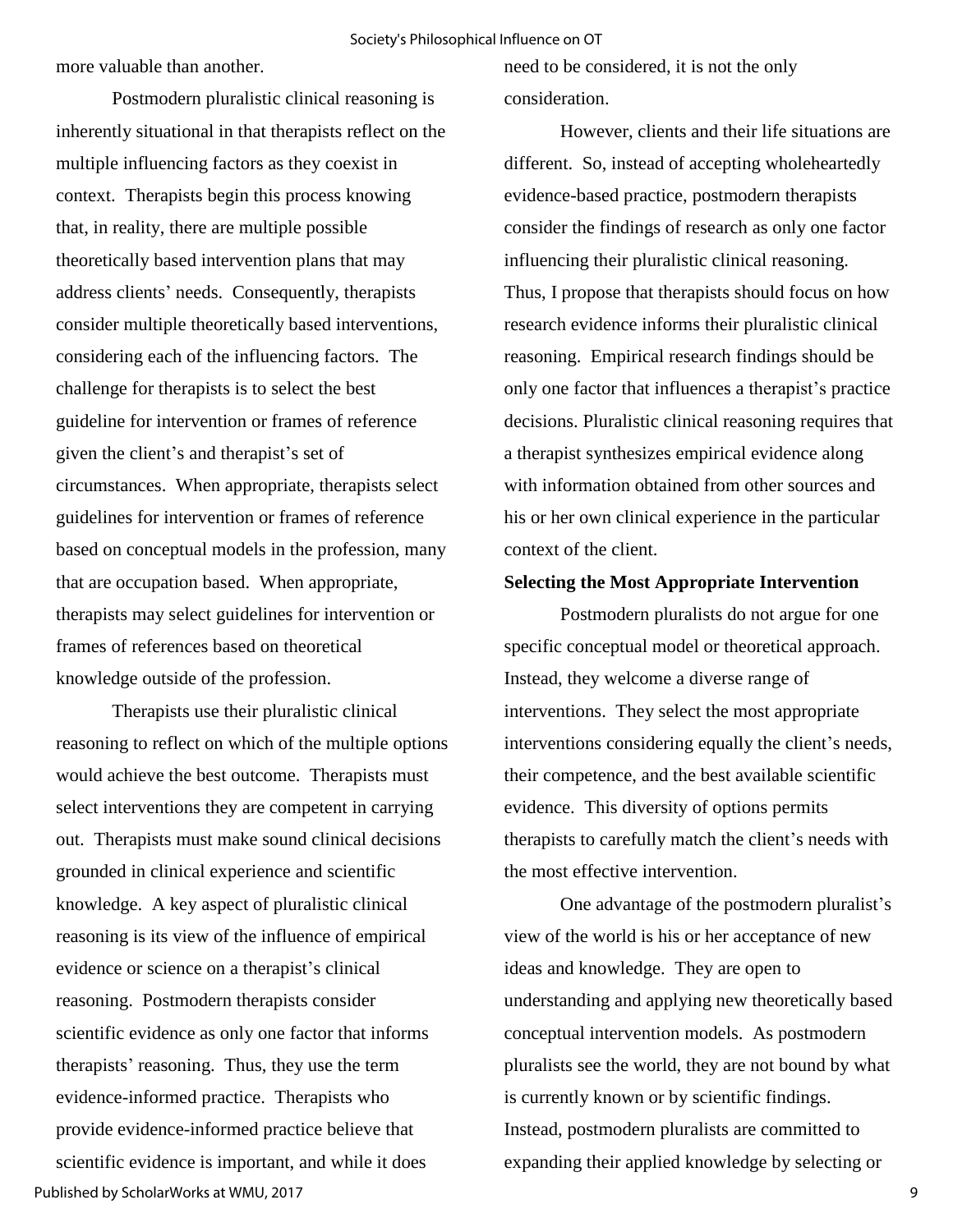developing new guidelines for intervention or frames of reference based on new and different theoretical information, including occupational science, that addresses their client's needs. They do this understanding the multiple factors they need to consider, including their own competence, context, and the desires of their clients. While their interventions may not use a client's occupations, occupational therapists are faithful to having the long-range goal that the clients should be able to participate in occupations whenever possible.

Occupational therapists historically have adopted many perspectives to guide their practices. This rich history includes many intervention approaches and treatment modalities. Today, it appears that more therapists are adopting occupation-based perspectives. However, the existence of these approaches should not bring an end to other approaches therapists might adopt to provide appropriate interventions for their clients. The decision of what theoretically based and research-informed intervention to use should be grounded in sound, pluralistic clinical reasoning. The goal should be to address the client's needs and to improve or facilitate his or her occupational performance.

When therapists adopt a postmodern pluralistic perspective, they do not devalue the importance of occupation. Whenever possible, clients' participation in occupation should be the outcome of the intervention. The means to achieve this outcome involves the use of a wide range of therapeutic media. Thus, by accepting a pluralistic postmodern perspective, therapists strengthen our

- Serving all of our diverse client's needs;
- adding to our profession's reputation as a profession that helps clients with a wide range of disabilities to participate in society with improved occupational performance;
- ensuring that our interventions reflect the profession's values and beliefs; and
- unifying and welcoming therapists with diverse knowledge and practices into a cohesive group of therapists who support each other's divergent views.

# **Conclusion**

We are fortunate to have a vibrant, evolving profession that continually demonstrates that it meets society's needs. As we celebrate our profession's centennial, we should embrace the diversity of our profession. We should embrace all perspectives and continue to develop both our profession's basic and applied knowledge. From my view, I do not share the profession's centennial as becoming "a powerful, widely recognized, science-driven, and evidence-based profession" (AOTA, 2006, p. 1). I see occupational therapy as being a relevant, client-centered profession where science informs practice. And where therapists accept diverse ideas and judge them not on their personal bias but instead on whether they meet our client's needs. As professionals, we must welcome opposing views and applaud our diversity and differences.

#### **References**

American Occupational Therapy Association. (2006). *AOTA's Centennial Vision*. Retrieved from [http://www.aota.org/-](http://www.aota.org/-/media/Corporate/Files/AboutAOTA/Centennial/Background/Vision1.pdf) [/media/Corporate/Files/AboutAOTA/Centennial/Bac](http://www.aota.org/-/media/Corporate/Files/AboutAOTA/Centennial/Background/Vision1.pdf) [kground/Vision1.pdf](http://www.aota.org/-/media/Corporate/Files/AboutAOTA/Centennial/Background/Vision1.pdf)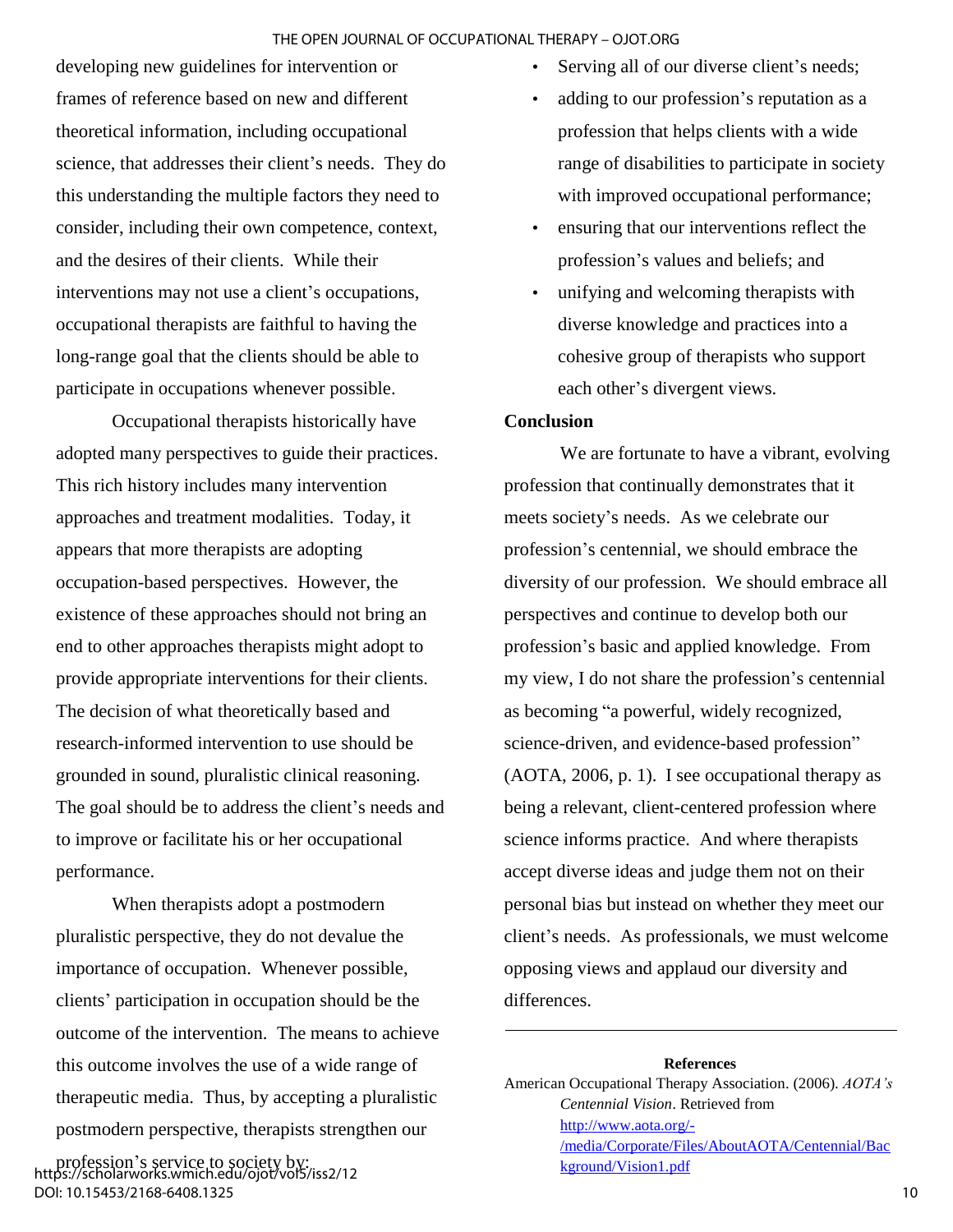- Baum, C., & Christiansen, C. (2004). Person-environmentoccupation-performance: An occupation-based framework for practice. In C. Christiansen, C. Baum, & J. Bass-Haugen (Eds.), *Occupational therapy: Performance, participation and well-being* (pp. 242- 267). Thorofare, NJ: Slack.
- Bing, R. K. (1981). Occupational therapy revisited: A paraphrastic journey. *American Journal of Occupational Therapy*, *35*(8), 499-518. <http://dx.doi.org/10.5014/ajot.35.8.499>
- Blair, S. E., & Robertson, L. J. (2005). Hard complexities–soft complexities: An exploration of philosophical positions related to evidence in occupational therapy. *The British Journal of Occupational Therapy*, *68*(6), 269-276.

<http://dx.doi.org/10.1177/030802260506800605>

- Bobath, B. (1963). A neuro-developmental treatment of cerebral palsy. *Physiotherapy*, *49*, 242-244.
- Cannon, W. B. (1927). The James-Lange theory of emotions: A critical examination and an alternative theory. *The American Journal of Psychology*, *39*(1/4), 106-124. <http://dx.doi.org/10.2307/1415404>
- Cohen, L. M. (1999). Section III Philosophical perspectives in education part 2: Four general or world philosophies. Retrieved from <http://oregonstate.edu/instruct/ed416/PP2.html>
- Dillingham, T. R. (2002). Physiatry, physical medicine, and rehabilitation: Historical development and military roles. *Physical Medicine and Rehabilitation Clinics of North America*, *13*(1), 1-16. [https://doi.org/10.1016/s1047-9651\(03\)00069-x](https://doi.org/10.1016/s1047-9651(03)00069-x)
- Dirette, D.P. (2013) Letter from the editor: The importance of frames of reference. *The Open Journal of Occupational Therapy*, *1*(2), Article 1. <http://dx.doi.org/10.15453/2168-6408.1039>
- Dunton, W. (1919). *Reconstruction therapy.* Philadelphia, PA: Saunders.
- Eldar, R., & Jelić, M. (2003). The association of rehabilitation and war. *Disability and Rehabilitation*, *25*(18), 1019- 1023.

<http://dx.doi.org/10.1080/0963828031000137739>

- Fisher, A. G. (2009). *Occupational therapy intervention process model: A model for planning and implementing top-down, client-centered, and occupation-based interventions*. Ft. Collins, CO: Three Star Press.
- Glegg, S. M. N., & Holsti, L. (2010). Measures of knowledge and skills for evidence-based practice: A systematic review. *Canadian Journal of Occupational Therapy*, *77*(4), 219-232.

<http://dx.doi.org/10.2182/cjot.2010.77.4.4>

Hinojosa, J. (2013). The evidence-based paradox. *American Journal of Occupational Therapy*, *67*(2), e18-e23. <http://dx.doi.org/10.5014/ajot.2013.005587>

- Hodkin, M. (2011). *The unbecoming of Mara Dyer* (Vol. 1). New York, NY: Simon and Schuster.
- Jameson, F. (1991). *Postmodernism, or, the cultural logic of late capitalism*. Durham, NC: Duke University Press.
- Kielhofner, G., & Burke, J. (1980). A model of human occupation: Part I. Conceptual framework and content. *American Journal of Occupational Therapy*, *34*(9), 572-581.

Knott, M., & Voss, D. E. (1968). *Proprioceptive neuromuscular facilitation: Patterns and techniques*. New York, NY: Medical Department, Harper & Row.

- Kramer, P., & Hinojosa, J. (Eds.). (2010). *Frames of reference for pediatric occupational therapy* (3rd ed.). Baltimore, MD: Lippincott Williams & Wilkins.
- Lather, P. (1991). Getting smart: Feminist research and pedagogy with/in the postmodern: New York, NY: Routledge.
- Law, M., Cooper, B., Strong, S., Stewart, D., Rigby, P., & Letts, L. (1996). The person-environment-occupation model: A transactive approach to occupational performance. *Canadian Journal of Occupational Therapy*, *63*(1), 9-23.

<http://dx.doi.org/10.1177/000841749606300103>

- Lyotard, J.-F. (1984). *The postmodern condition: A report on knowledge* (Vol. 10). Minneapolis, MN: University of Minnesota Press.
- McDermid, D. (n.d.). Pragmatism. In *Internet Encyclopedia of Philosophy.* Retrieved from <http://www.iep.utm.edu/pragmati/>
- Meleis, A. I. (1987). Revisions in knowledge development: A passion for substance. *Scholarly Inquiry for Nursing Practice*, *1*(1), 5-19.
- Meyer, A. (1922). The philosophy of occupation therapy. *American Journal of Physical Medicine & Rehabilitation*, *1*(1), 1-10.
- Mosey, A. C. (1970). *Three frames of reference for mental health*. Thorofare, NJ: C. B. Slack.
- Mosey, A. C. (1985). A monistic or a pluralistic approach to professional identity? Eleanor Clarke Slagle Lecture. *American Journal of Occupational Therapy*, *39*(8), 504-509. <http://dx.doi.org/10.5014/ajot.39.8.504>
- Ottenbacher, K. J., Tickle-Degnen, L., & Hasselkus, B. R. (2002). Therapists awake! The challenge of evidencebased occupational therapy. [Editorial]. *American Journal of Occupational Therapy*, *56*(3), 247-249. <http://dx.doi.org/10.5014/ajot.56.3.247>
- Postmodern. (2015). In *Merriam-Webster.* Retrieved from [http://www.merriam](http://www.merriam-webster.com/dictionary/postmodern)[webster.com/dictionary/postmodern](http://www.merriam-webster.com/dictionary/postmodern)
- Singal, D. J. (1987). Towards a definition of american modernism. *American Quarterly*, *39*(1), 7- 26.<http://dx.doi.org/10.2307/2712627>